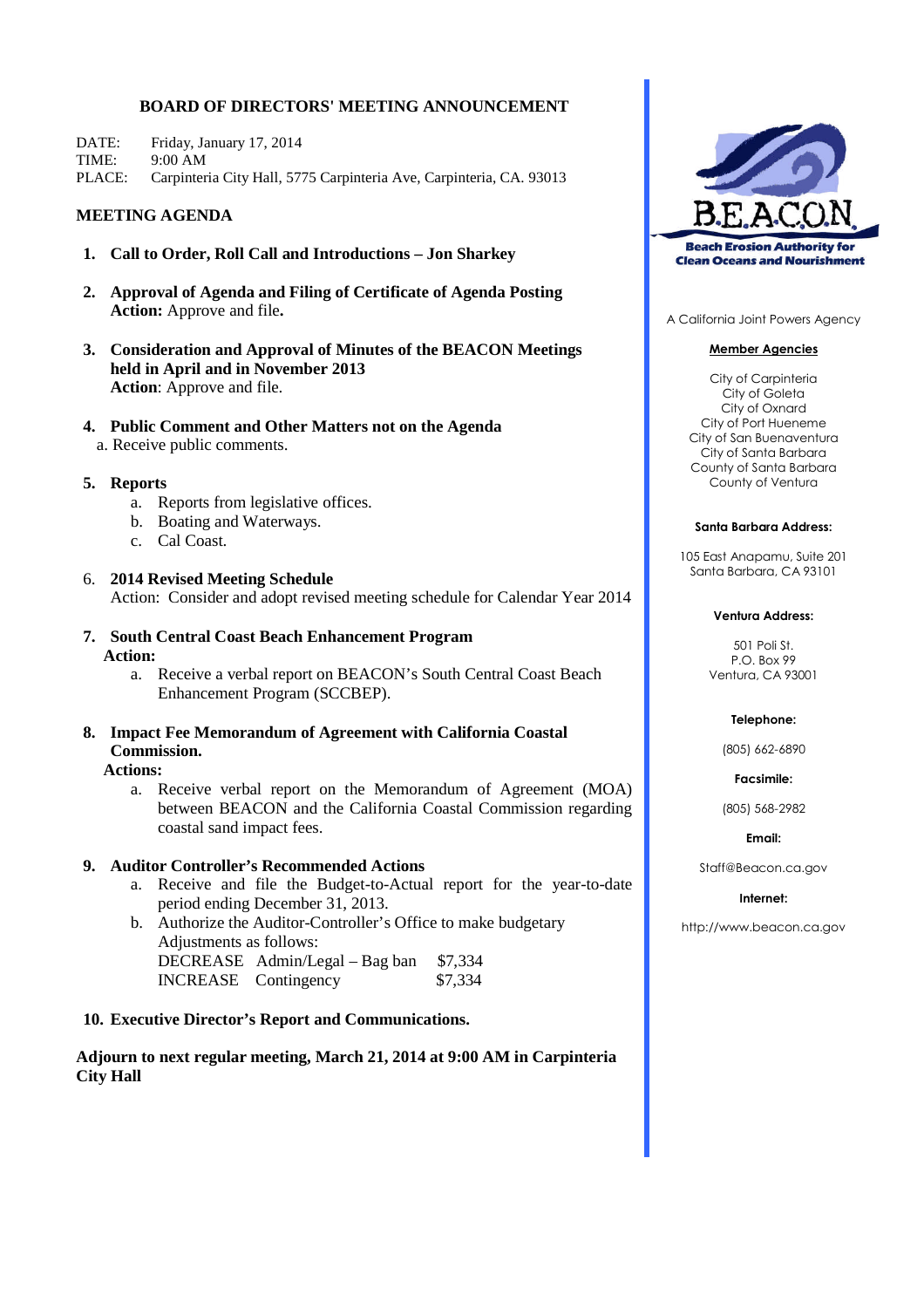Meeting Date: January 17, 2014 Agenda Item: 3

To: BEACON Board of Directors From: Executive Director Date 1/17/14

# **Subject**: **Consideration and Approval of Minutes of BEACON Meetings held April and November 2013.**

# **REQUIRED ACTION:**

a. Approve and file.



A California Joint Powers Agency

#### **Member Agencies**

City of Carpinteria City of Goleta City of Oxnard City of Port Hueneme City of San Buenaventura City of Santa Barbara County of Santa Barbara County of Ventura

#### **Santa Barbara Address:**

105 East Anapamu, Suite 201 Santa Barbara, CA 93101

#### **Ventura Address:**

501 Poli St. P.O. Box 99 Ventura, CA 93001

#### **Telephone:**

(805) 662-6890

**Facsimile:**

(805) 568-2982

**Email:**

Beacon.ca.gov

#### **Internet:**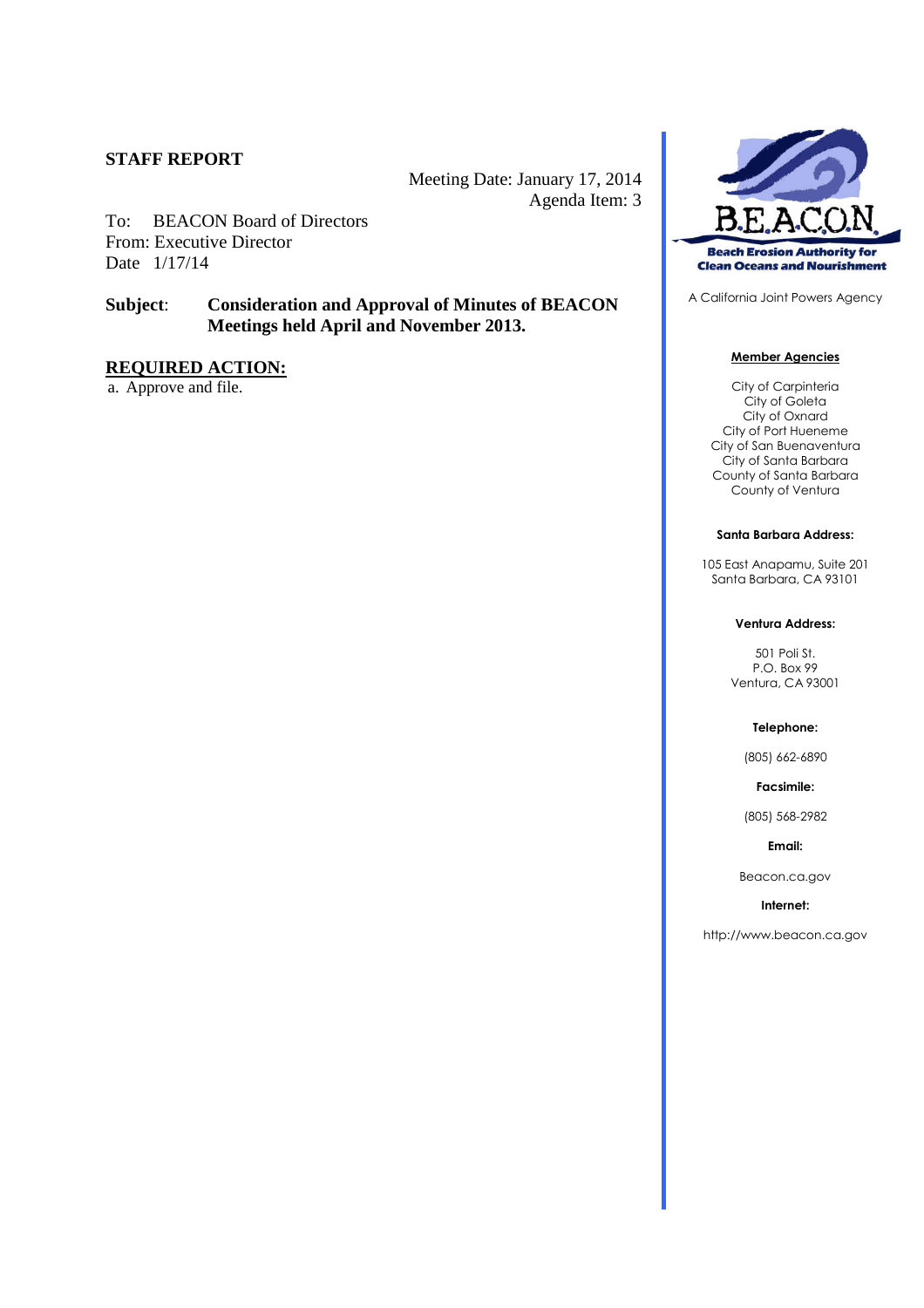# **BEACON BOARD OF DIRECTORS' MEETING MINUTES**

Friday, November 15, 2013 DATE:

TIME:  $9:00$  AM

PLACE: Santa Barbara County Board of Supervisors Hearing Room 102 East Anapamu Street, Santa Barbara, CA. 93013

| <b>Item</b>             | $\vert$ 1   Call to Order, Roll Call and Introductions - Jon Sharkey.                                                 |
|-------------------------|-----------------------------------------------------------------------------------------------------------------------|
| <b>Minutes/Actions:</b> | <sup>1</sup> Jon Sharkey, Salud Carbajal, Janet Wolf, Steve Bennett, Grant House,<br><b>Fred Shaw, Paula Perotte.</b> |

| <b>Item</b>             | ∠ | Approval of Agenda and Filing of Certificate of Agenda Posting<br>Action: Approve and file |
|-------------------------|---|--------------------------------------------------------------------------------------------|
| <b>Minutes/Actions:</b> |   | ' Approved.                                                                                |
|                         |   |                                                                                            |

| Item                    | Consideration and Approval of Minutes of the BEACON Meetings<br>3   held May 17, 2013 and July 19, 2013<br>Action: Approve and file. |
|-------------------------|--------------------------------------------------------------------------------------------------------------------------------------|
| <b>Minutes/Actions:</b> | Approved.                                                                                                                            |

| Item                    | Public Comment and Other Matters not on the Agenda<br>$\frac{1}{2}$ a. Receive public comments. |
|-------------------------|-------------------------------------------------------------------------------------------------|
| <b>Minutes/Actions:</b> | None.                                                                                           |

| <b>Item</b>             | Reports<br>a. Reports from legislative offices.<br>b. Boating and Waterways.<br>c. Cal Coast. |
|-------------------------|-----------------------------------------------------------------------------------------------|
| <b>Minutes/Actions:</b> | None.                                                                                         |

| Item                    | 6 | 2014 Meeting Schedule<br>Action: Consider and adopt meeting schedule for Calendar Year 2014                                                        |
|-------------------------|---|----------------------------------------------------------------------------------------------------------------------------------------------------|
| <b>Minutes/Actions:</b> |   | Approved as follows:<br>• January 17, 2014<br>• March 21, 2014<br>• May 16, 2014<br>• July 18, 2014<br>• September 19, 2014<br>• November 14, 2014 |

| Item                    | Single-Use Bag Ordinance<br>Action:<br>a. Receive a verbal report update on the Status of BEACON Member Agency<br>Bag Ban Ordinance progress.                                                             |
|-------------------------|-----------------------------------------------------------------------------------------------------------------------------------------------------------------------------------------------------------|
| <b>Minutes/Actions:</b> | Acting Executive Director Kevin Ready indicated that the County of SB<br>had recirculated the Draft EIR and that the City of Santa Barbara had<br>certified the EIR and approved their Bag Ban Ordinance. |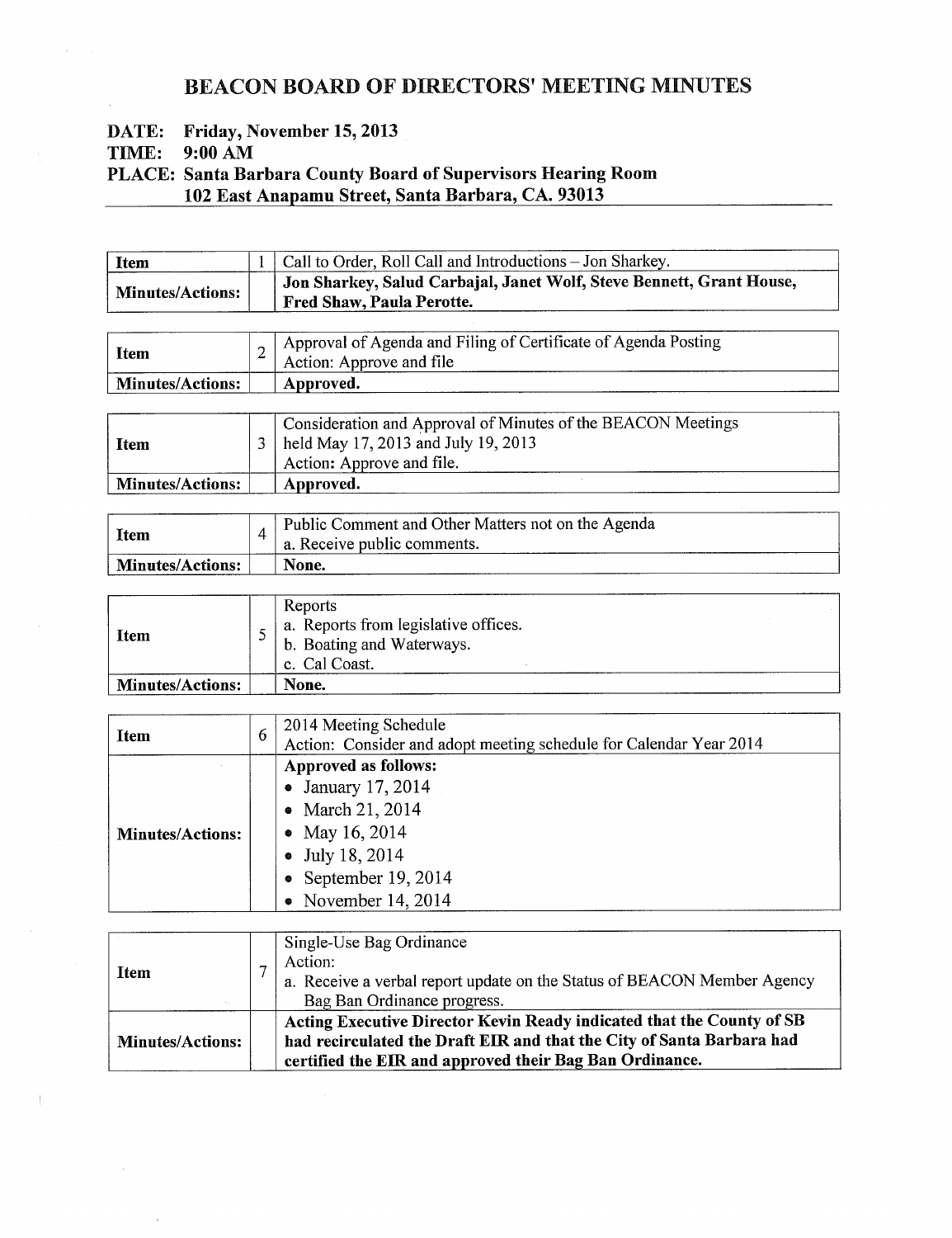# **BEACON BOARD OF DIRECTORS' MEETING MINUTES**

# DATE: Friday, November 15, 2013

TIME: 9:00 AM

 $\sim$   $\omega$ 

 $\overline{\phantom{a}}$ 

 $\sim 10$ 

 $\frac{1}{4}$  . All  $\alpha=0$ 

# PLACE: Santa Barbara County Board of Supervisors Hearing Room 102 East Anapamu Street, Santa Barbara, CA. 93013

| <b>Item</b>             | 8 | Coastal Access Maintenance Proposal US 101 HOV Lane Project in Ventura.<br>Actions:<br>a. Receive report on Coastal Access Maintenance proposal for US 101 HOV<br>Lane Project in northern Ventura County                                                                                                                                                                                                                                                                                                                                                                                                                                                                                                                                                         |  |  |  |
|-------------------------|---|-------------------------------------------------------------------------------------------------------------------------------------------------------------------------------------------------------------------------------------------------------------------------------------------------------------------------------------------------------------------------------------------------------------------------------------------------------------------------------------------------------------------------------------------------------------------------------------------------------------------------------------------------------------------------------------------------------------------------------------------------------------------|--|--|--|
| <b>Minutes/Actions:</b> |   | • Program Manager, Gerald Comati presented a PowerPoint presentation<br>on the Caltrans District 7 and Coastal Commission proposal for<br>BEACON to take on facility maintenance responsibilities at five<br>enhanced or new coastal access routes being constructed as part of the<br>U.S. 101 HOV Lane project located at the northern end of Ventura<br>County.<br>• Caltrans indicated that it could provide funding although BEACON<br>should investigate other funding sources too. No Caltrans funding<br>commitment has been made.<br>BEACON has no funding of its own to contribute but will investigate<br>$\bullet$<br>other sources.<br>• Staff was directed to confirm Caltrans funding + other funding sources<br>and report back to Board in 2014. |  |  |  |

|                         | 9 | Rincon Parkway Nourishment Project.                                      |  |  |
|-------------------------|---|--------------------------------------------------------------------------|--|--|
| <b>Item</b>             |   | Action:                                                                  |  |  |
|                         |   | a. Receive verbal report                                                 |  |  |
|                         |   | • Technical Advisor, Dr. Jim Bailard, provided a verbal update on Rincon |  |  |
|                         |   | Parkway Nourishment Project.                                             |  |  |
|                         |   | • Mr. Bailard indicated that the proposed project would take approx.     |  |  |
|                         |   | 400,000 CY of sand from the Ventura Harbor Sand Trap up to Hobson        |  |  |
|                         |   | Beach. The benefit to Hobson Beach and downstream of Hobson Beach        |  |  |
|                         |   | is projected to last well over ten years.                                |  |  |
| <b>Minutes/Actions:</b> |   | Grant funding was requested by BEACON in 2013 from the Dept. of          |  |  |
|                         |   | Boating and Waterways and initial feedback appears positive.             |  |  |
|                         |   | The total fund request is for \$5M.<br>0                                 |  |  |
|                         |   | Currently BEACON Staff are coordinating with the USACOE to               |  |  |
|                         |   | determine how to best design the project so it piggy back on the ongoing |  |  |
|                         |   | Corps Federal Dredging contract for Ventura Harbor.                      |  |  |
|                         |   | <b>Staff will report back to the Board in March 2014.</b><br>۰           |  |  |

| -<br><b>Item</b><br>-----------<br>________ | -13 | _____________________<br>--------------<br>'uve<br>Jirector′<br>Executi<br>-Kenorf<br>$\ldots$ omm<br>and<br>ations. |
|---------------------------------------------|-----|----------------------------------------------------------------------------------------------------------------------|
| M<br>antes/.<br>one.<br>$\sim$              |     | <b>NT</b><br>lone<br>wut.<br>_____________<br>comment and commercial control of the                                  |

Adjourn to next regular meeting, January 15, 2014 at 9:00 AM in Carpinteria City Hall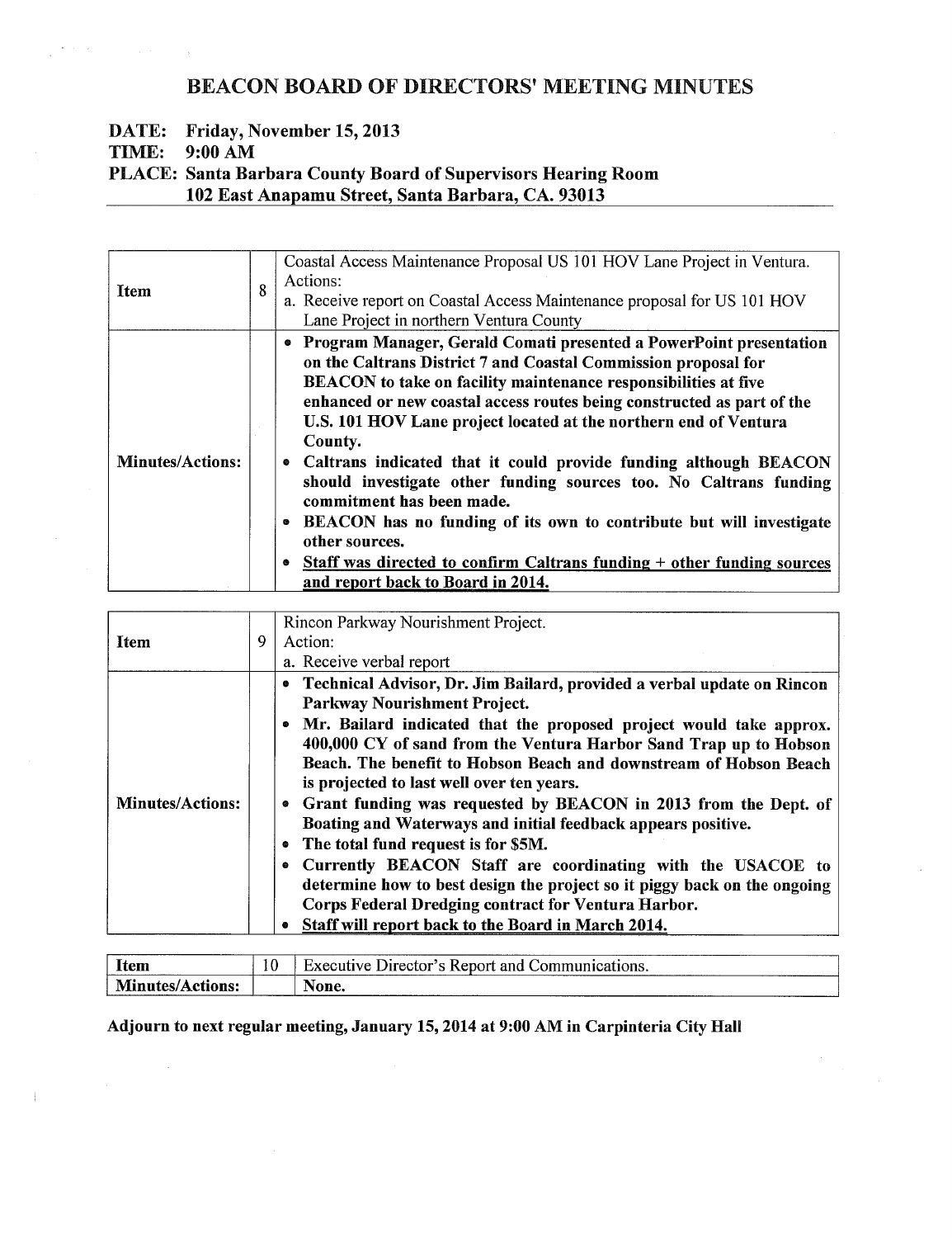Meeting Date: 1/17/13 Agenda Item: 6

To: BEACON Board of Directors From: Executive Director Date 1/17/13

**Subject**: 2014 Proposed Meeting Dates - updated

**REQUIRED ACTION:** Consider and adopt meeting schedule for Calendar Year 2014

# **DISCUSSION:**

It is proposed that BEACON's usual bi-monthly meeting schedule continue for 2014 starting on the 3rd Friday in January, and then continuing on the third Friday on alternating months. **The one exception is that the November meeting is scheduled for the 2nd Friday.** As before, all meetings will be in Carpinteria, unless otherwise designated by the Board.

The proposed remaining schedule is as follows:

- January 17, 2014
- March 21, 2014
- May 16, 2014
- July 18, 2014
- $\bullet$  September 19, 2014
- November 14, 2014



A California Joint Powers Agency

### **Member Agencies**

City of Carpinteria City of Goleta City of Oxnard City of Port Hueneme City of San Buenaventura City of Santa Barbara County of Santa Barbara County of Ventura

### **Santa Barbara Address:**

105 East Anapamu, Suite 201 Santa Barbara, CA 93101

### **Ventura Address:**

501 Poli St. P.O. Box 99 Ventura, CA 93001

### **Telephone:**

(805) 662-6890

#### **Facsimile:**

(805) 568-2982

### **Email:**

staff@beacon.ca.gov

### **Internet:**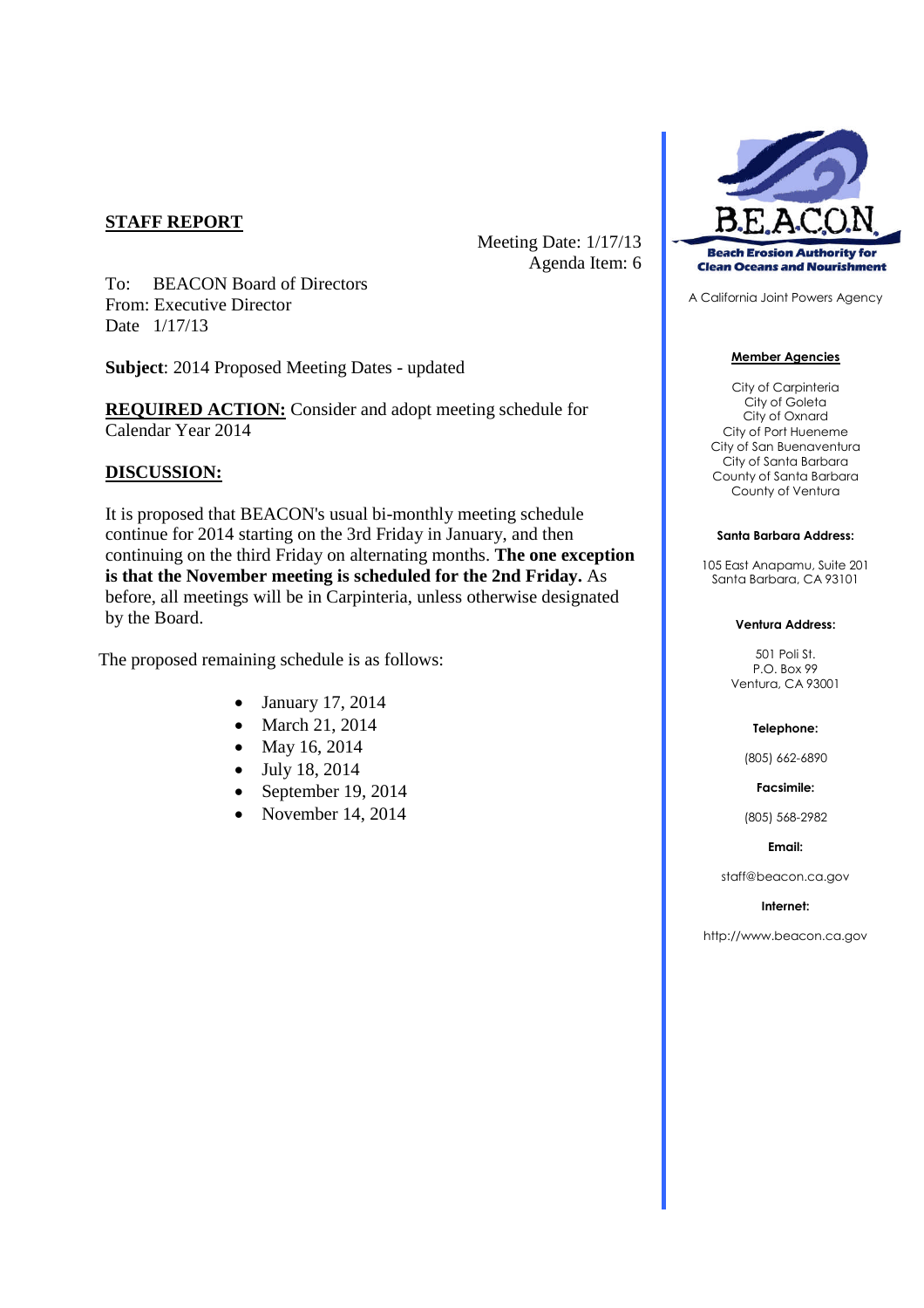Meeting Date: 01/17/14 Agenda Item: 7

- To: BEACON Board of Directors
- From: Executive Director

Date: 01/17/14

# **South Central Coast Beach Enhancement Program Action:**

a. Receive a verbal report on BEACON's South Central Coast Beach Enhancement Program (SCCBEP).

# **DISCUSSION:**

# **History**

The SCCBEP program allows for the deposition of suitable upland or offshore sand or cobble onto pre-selected beaches in Santa Barbara and Ventura Counties. The program selected five beaches to potentially receive nourishment:

- a. Goleta Beach (Santa Barbara County)
- b. Ash Avenue Beach (City of Carpinteria)
- c. Oil Piers (County of Ventura)
- d. Surfers Point (City of Ventura)
- e. Port Hueneme Beach (City of Port Hueneme)

In 2003 BEACON approved an environmental document and developed designs for sand placement on the five beaches and in 2005 BEACON secured permits to allow the placement of predetermined maximum quantities of sand per year, on each of the listed beaches. The theory was that as suitable sand becomes available and funds are secured to transport the material, nourishment of the beaches would occur. The permits were valid for five years.

### **Performance**

Since 2005 the SCCBEP permits have been utilized twice – on both occasions for nourishment of Goleta Beach in concert with the County of Santa Barbara. Other projects were not initiated dues to the time and cost to secure project approval from the resource agencies and the lack of capital funding necessary to transport sand.

### **Re-Permitting**

In 2010 BEACON began to secure permit extensions/new permits and successfully obtained a new lease from the State Lands Commission and a permit extension from the Corps of Engineers (Corps). Permits from Coastal Commission and the Regional Water Quality Control Board were not secured. During the new round of permit applications the Corps indicated that the EPA was requiring enhanced sampling for permit approval and suggested a new Biological Opinion for the program would be necessary. BEACON has continued to be frustrated with the extent of permitting related work still required for a specific project when using the SCCBEP permits. For example, the County of Santa Barbara spent over \$100,000 in consultant services in order to secure "Project Approval" from the Resource Agencies for the 2010 Goleta Beach Nourishment Project and this effort took five months to deliver.



A California Joint Powers Agency

### **Member Agencies**

City of Carpinteria City of Goleta City of Oxnard City of Port Hueneme City of San Buenaventura City of Santa Barbara County of Santa Barbara County of Ventura

#### **Santa Barbara Address:**

105 East Anapamu, Suite 201 Santa Barbara, CA 93101

#### **Ventura Address:**

501 Poli St. P.O. Box 99 Ventura, CA 93001

#### **Telephone:**

(805) 662-6890

**Facsimile:**

(805) 568-2982

#### **Email:**

Beacon.ca.gov

#### **Internet:**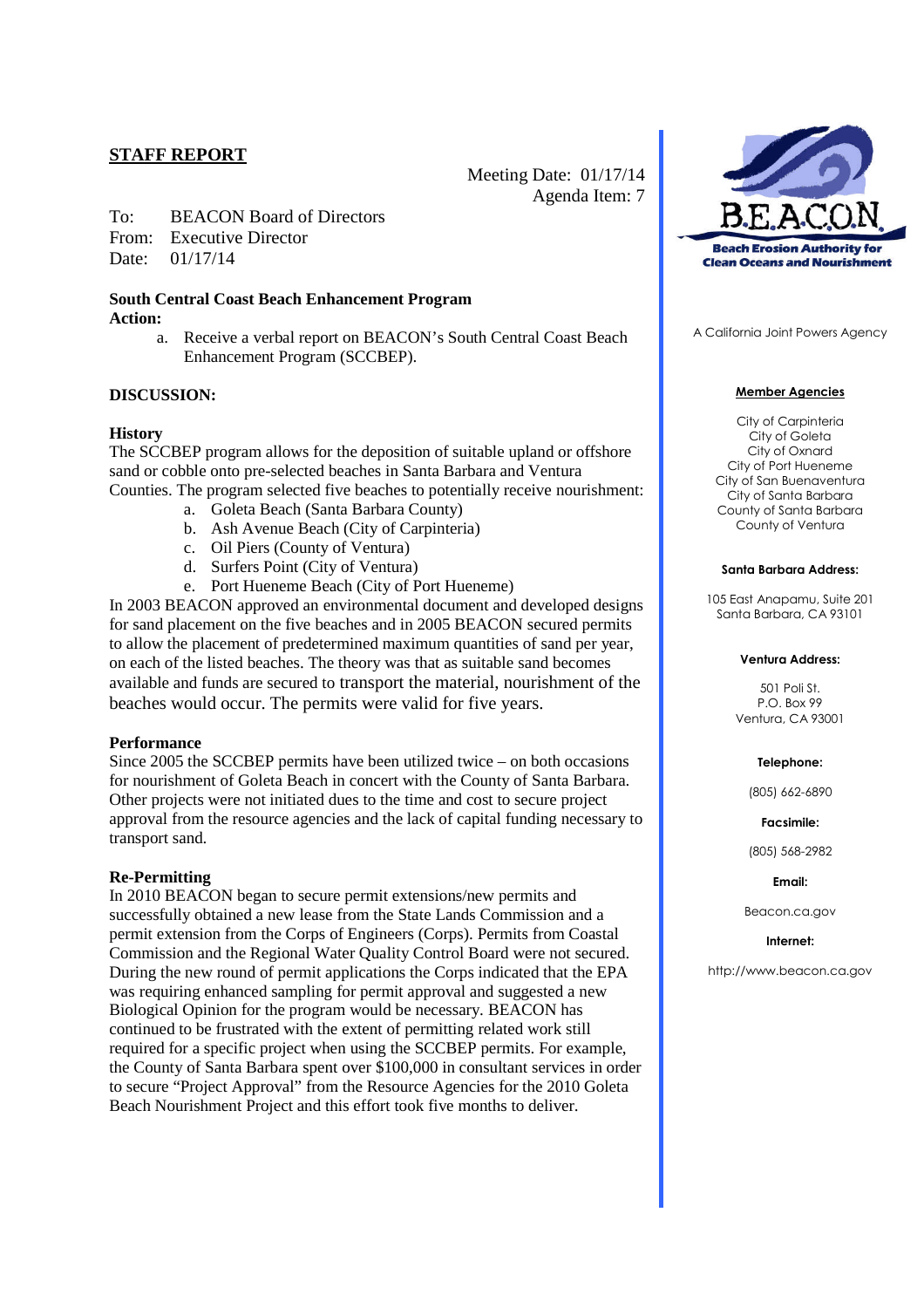# **Reassess Value and Effectiveness of SCCBEP**

BEACON is looking to re-assess the effectiveness of the SCCBEP by:

- 1. Identify problems with the current program and its process of permitting.
- 2. Identify ways the permitting can be made more cost effective and efficient both up front and at the time of implementation of a specific project.
- 3. Identify the benefits of the program.
- 4. Meet with the Resource Agencies to discuss suggestions/options.
- 5. Design a new streamlined SCCBEP for the BEACON and a template for use by other coastal jurisdictions.

Staff will report back to the Board with findings and recommendations.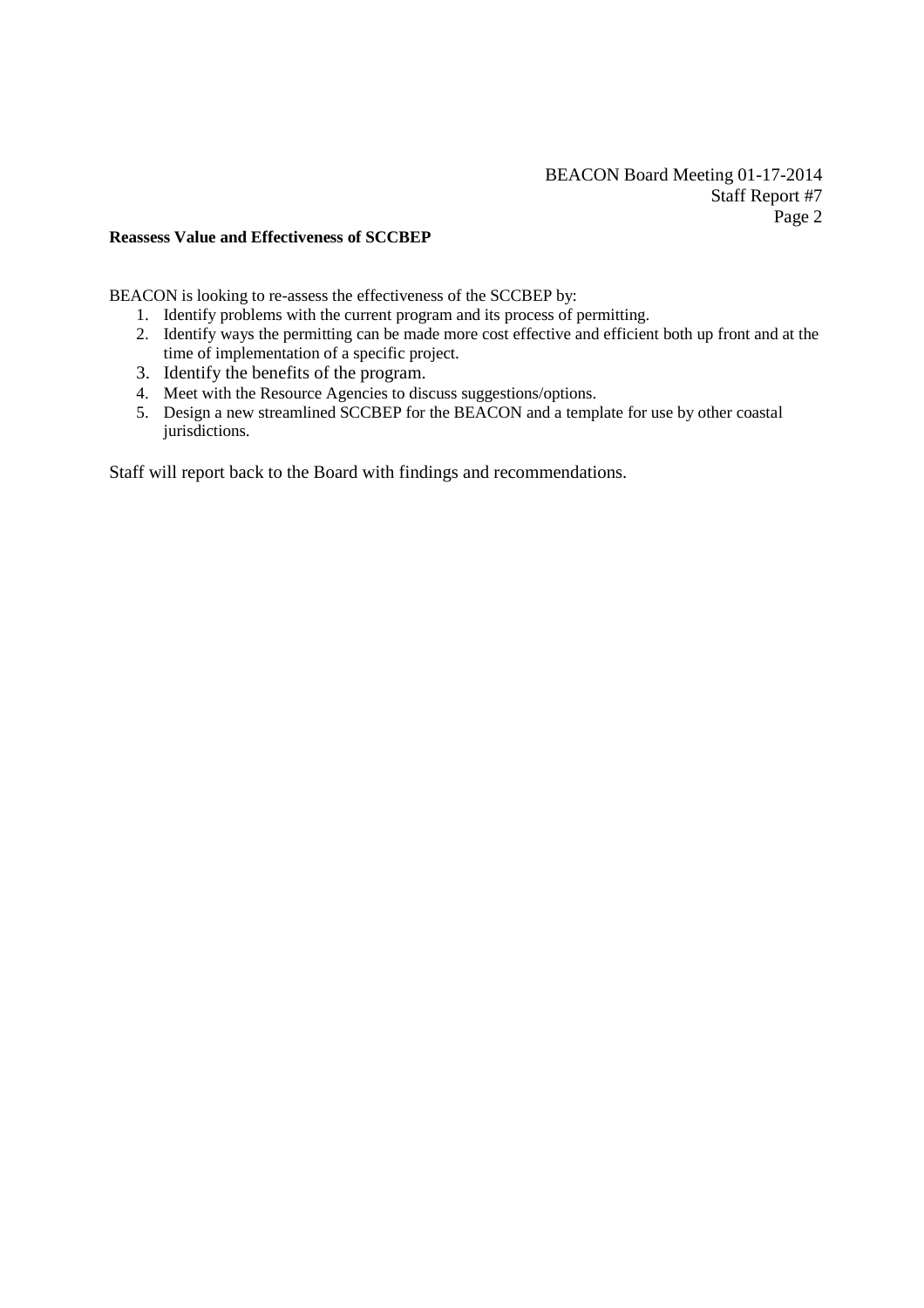Meeting Date: 01/17/14 Agenda Item: 8

To: BEACON Board of Directors From: Executive Director Date: 01/17/14

# **Impact Fee Memorandum of Agreement with California Coastal Commission.**

# **Actions:**

a. Receive verbal report on the Memorandum of Agreement (MOA) between BEACON and the California Coastal Commission regarding coastal sand impact fees.

# **DISCUSSION:**

In 2006 a Memorandum of Agreement between BEACON and the California Coastal Commission was crafted defining an arrangement by which BEACON would receive sand impact mitigation fees from the sponsors of coastal projects that adversely impact beach sand.

The Coastal Commission assesses the fees through its coastal development permit process as a result of adverse impacts to coastal sand from shoreline protective structures, such as seawalls and revetments, on the beaches within Santa Barbara and Ventura.

Recently BEACON staff refreshed the MOA and it is currently under review by Coastal Commission Staff. To date BEACON has not received any mitigation fees. However, the first fees for a revetment repair project at Seacliff in the amount of approximately \$60,000 are anticipated. The MOA allows BEACON some discretion on how the funds are expended.

The potential revenue that BEACON could receive through the MOA is not insignificant since the fee is applied to both new and the repair of existing coastal revetments and seawalls. It is BEACON's understanding that government agencies and Union Pacific Railroad are not exempt from the fee.



A California Joint Powers Agency

#### **Member Agencies**

City of Carpinteria City of Goleta City of Oxnard City of Port Hueneme City of San Buenaventura City of Santa Barbara County of Santa Barbara County of Ventura

#### **Santa Barbara Address:**

105 East Anapamu, Suite 201 Santa Barbara, CA 93101

#### **Ventura Address:**

501 Poli St. P.O. Box 99 Ventura, CA 93001

#### **Telephone:**

(805) 662-6890

**Facsimile:**

(805) 568-2982

**Email:**

Beacon.ca.gov

#### **Internet:**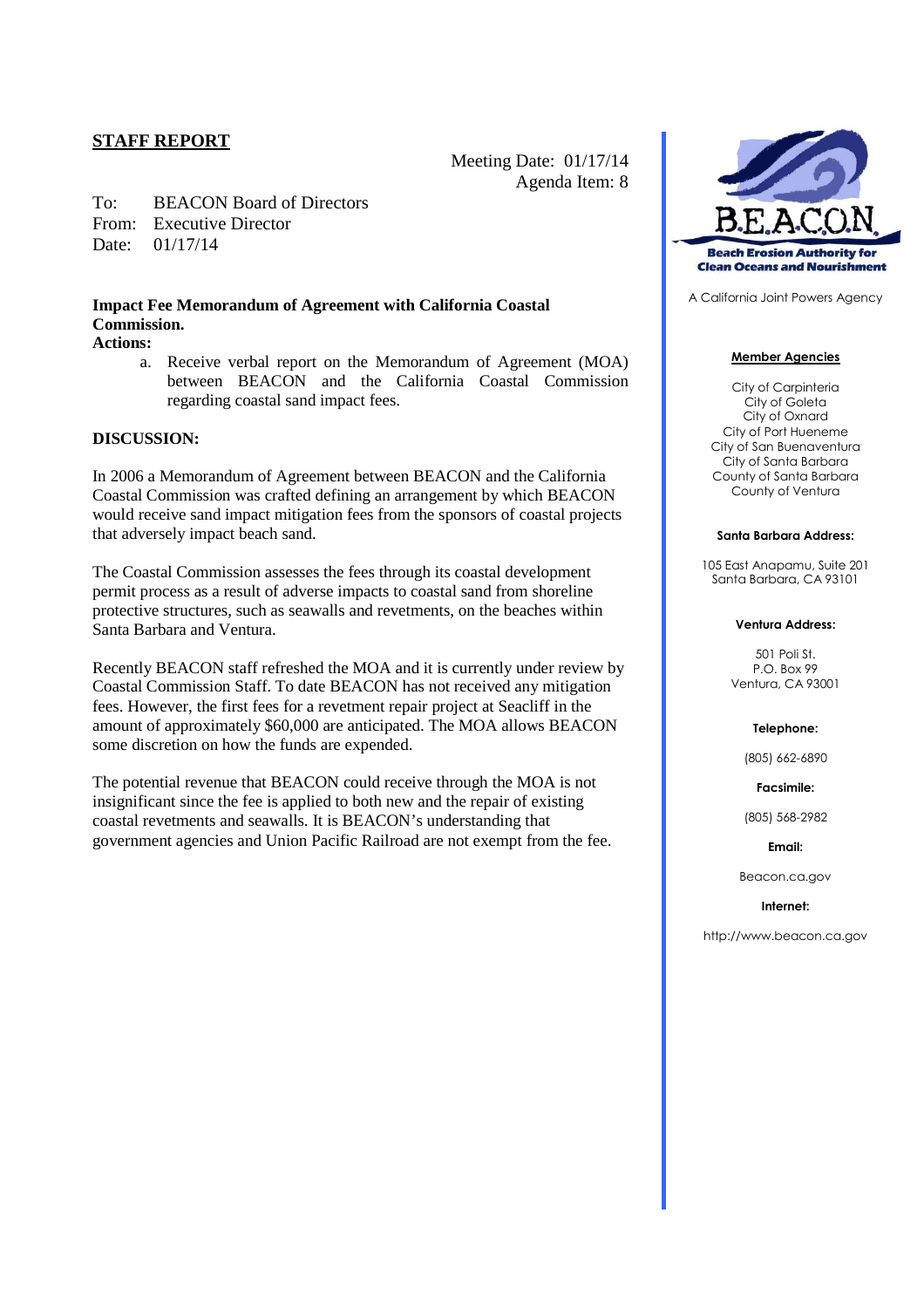Meeting Date: January 17, 2014 Agenda Item: 9

- To: BEACON Board of Directors
- From: Ventura County Auditor-Controller's Office
- Date: January 17, 2014

**Subject**: Auditor-Controller Recommended Actions

# **Recommendations:**

- a. Receive and file the Budget-to-Actual report for the year-to-date period ending December 31, 2013.
- b. Authorize the Auditor-Controller's Office to make budgetary adjustments as follows:

| DECREASE        | Admin/Legal – Bag Ban | \$ 7,334 |
|-----------------|-----------------------|----------|
| <b>INCREASE</b> | Contingency           | \$ 7,334 |

# **Discussion for Recommendation a:**

Receive and file report from Ventura County Auditor-Controller's Office on Budget-to-Actual for FY2013-14 for the period ending December 31, 2013.

# **Discussion for Recommendation b:**

To decrease Admin/Legal – Bag Ban \$7,334 due to the majority of the funding being consumed in FY2012-13.

The net effect to Contingency would leave a balance of \$44,521



A California Joint Powers Agency

### **Member Agencies**

City of Carpinteria City of Goleta City of Oxnard City of Port Hueneme City of San Buenaventura City of Santa Barbara County of Santa Barbara County of Ventura

### **Santa Barbara Address:**

105 East Anapamu, Suite 201 Santa Barbara, CA 93101

#### **Ventura Address:**

501 Poli St. P.O. Box 99 Ventura, CA 93001

#### **Telephone:**

(805) 662-6890

**Facsimile:**

(805) 568-2982

### **Email:**

Beacon.ca.gov

#### **Internet:**